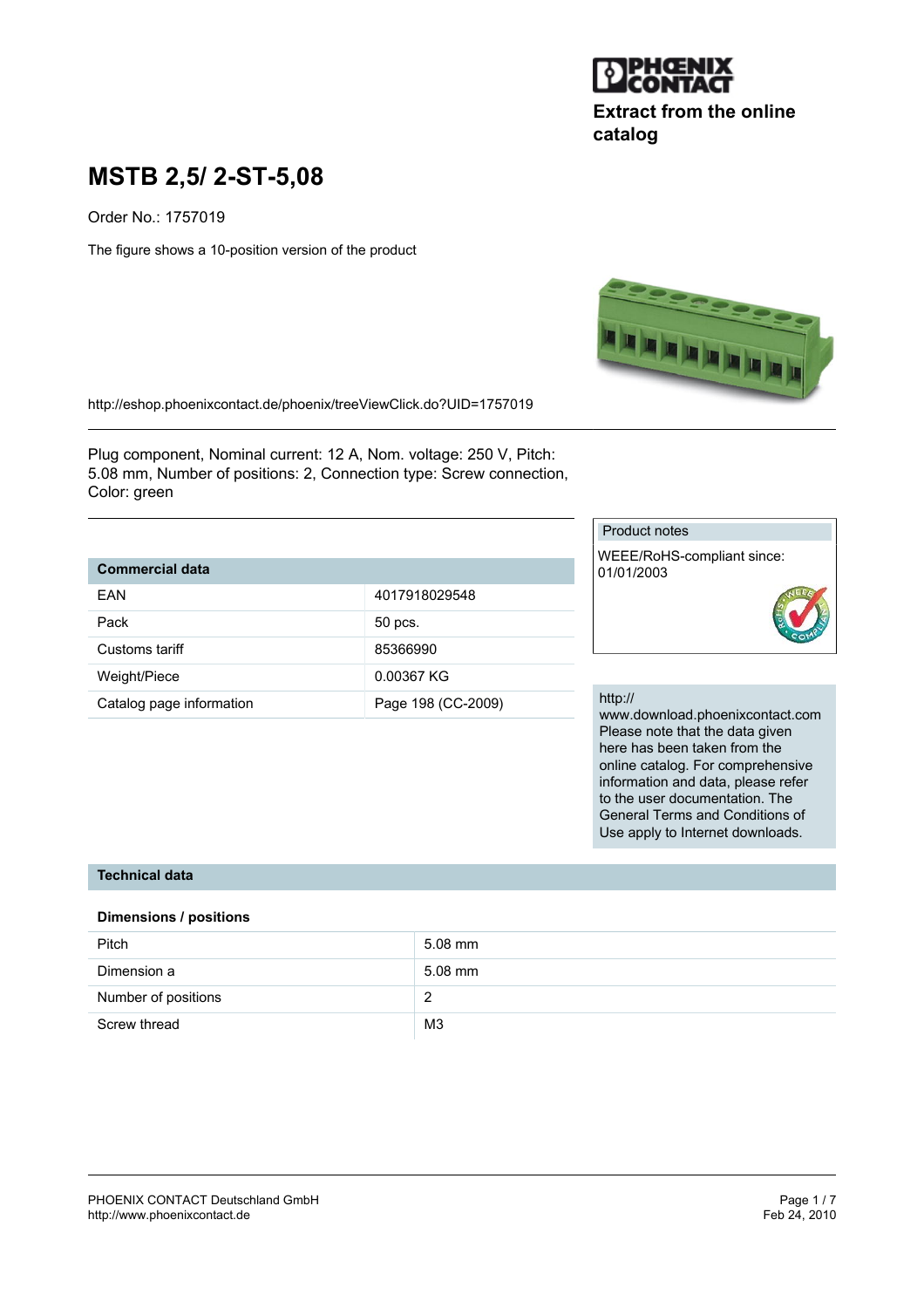| Tightening torque, min             | $0.5$ Nm                                                |
|------------------------------------|---------------------------------------------------------|
| Tightening torque max              | $0.6$ Nm                                                |
| <b>Technical data</b>              |                                                         |
| Insulating material group          | I                                                       |
| Rated surge voltage (III/3)        | 4 <sub>kV</sub>                                         |
| Rated surge voltage (III/2)        | 4 <sub>kV</sub>                                         |
| Rated surge voltage (II/2)         | 4 kV                                                    |
| Rated voltage (III/2)              | 320 V                                                   |
| Rated voltage (II/2)               | 630 V                                                   |
| Connection in acc. with standard   | EN-VDE                                                  |
| Nominal current $I_N$              | 12A                                                     |
| Nominal voltage $U_N$              | 250 V                                                   |
| Nominal cross section              | $2.5$ mm <sup>2</sup>                                   |
| Maximum load current               | 12 A (with 2.5 mm <sup>2</sup> conductor cross section) |
| Insulating material                | <b>PA</b>                                               |
| Inflammability class acc. to UL 94 | V <sub>0</sub>                                          |
| Internal cylindrical gage          | A <sub>3</sub>                                          |
| Stripping length                   | 7 mm                                                    |

#### **Connection data**

| Conductor cross section solid min.                                            | $0.2 \text{ mm}^2$    |
|-------------------------------------------------------------------------------|-----------------------|
| Conductor cross section solid max.                                            | $2.5$ mm <sup>2</sup> |
| Conductor cross section stranded min.                                         | $0.2$ mm <sup>2</sup> |
| Conductor cross section stranded max.                                         | $2.5$ mm <sup>2</sup> |
| Conductor cross section stranded, with ferrule<br>without plastic sleeve min. | $0.25 \text{ mm}^2$   |
| Conductor cross section stranded, with ferrule<br>without plastic sleeve max. | $2.5$ mm <sup>2</sup> |
| Conductor cross section stranded, with ferrule<br>with plastic sleeve min.    | $0.25 \text{ mm}^2$   |
| Conductor cross section stranded, with ferrule<br>with plastic sleeve max.    | $2.5$ mm <sup>2</sup> |
| Conductor cross section AWG/kcmil min.                                        | 24                    |
| Conductor cross section AWG/kcmil max                                         | 12                    |
| 2 conductors with same cross section, solid min.                              | $0.2$ mm <sup>2</sup> |
| 2 conductors with same cross section, solid max.                              | 1 mm <sup>2</sup>     |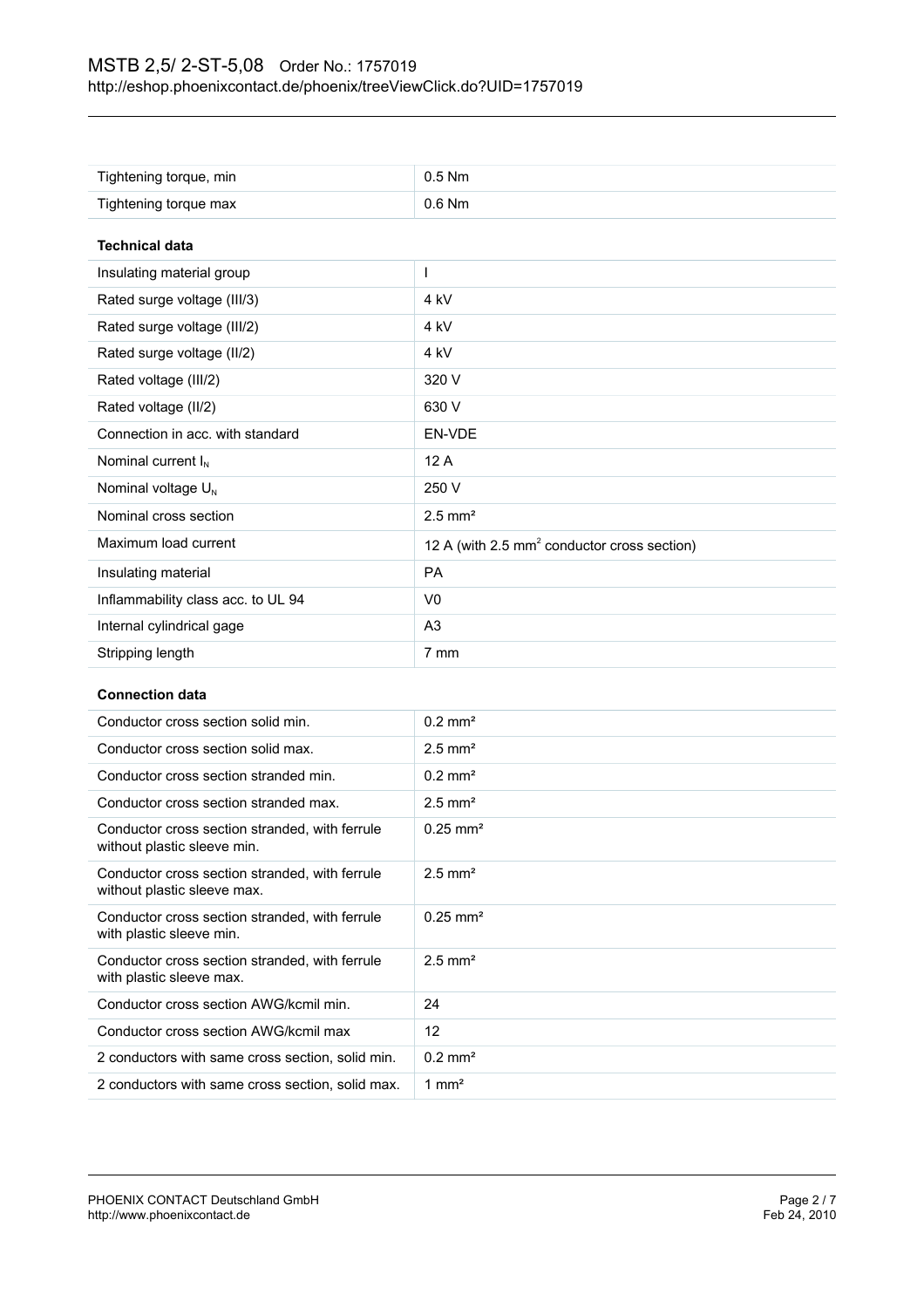| 2 conductors with same cross section, stranded<br>min.                                     | $0.2 \text{ mm}^2$    |
|--------------------------------------------------------------------------------------------|-----------------------|
| 2 conductors with same cross section, stranded<br>max.                                     | $1.5$ mm <sup>2</sup> |
| 2 conductors with same cross section, stranded,<br>ferrules without plastic sleeve, min.   | $0.25 \text{ mm}^2$   |
| 2 conductors with same cross section, stranded,<br>ferrules without plastic sleeve, max.   | 1 mm <sup>2</sup>     |
| 2 conductors with same cross section, stranded,<br>TWIN ferrules with plastic sleeve, min. | $0.5$ mm <sup>2</sup> |
| 2 conductors with same cross section, stranded,<br>TWIN ferrules with plastic sleeve, max. | $1.5$ mm <sup>2</sup> |

## **Certificates / Approvals**





Certification CB, CSA, CUL, GOST, UL, VDE-PZI

| Nominal voltage $U_N$   | 300 V   |
|-------------------------|---------|
| Nominal current $I_{N}$ | 10 A    |
| AWG/kcmil               | $28-12$ |

#### **CUL**

| Nominal voltage $U_N$   | 300 V   |
|-------------------------|---------|
| Nominal current $I_{N}$ | 10A     |
| AWG/kcmil               | $30-12$ |

## **UL**

| Nominal voltage $U_{N}$ | 300 V   |
|-------------------------|---------|
| Nominal current $I_N$   | 10A     |
| AWG/kcmil               | $30-12$ |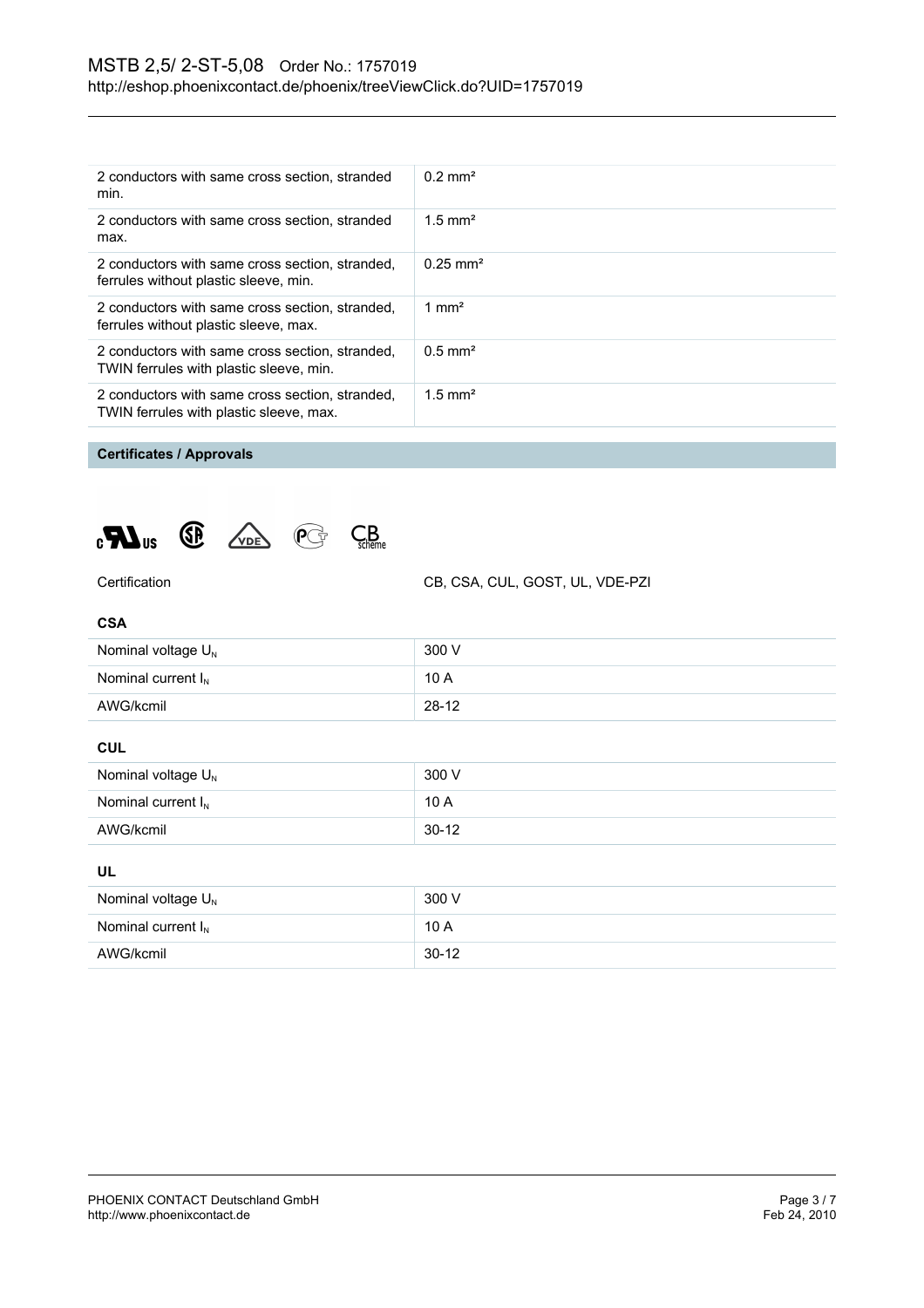#### **Accessories**

| Item                       | Designation              | Description                                                                                                                                                                                      |
|----------------------------|--------------------------|--------------------------------------------------------------------------------------------------------------------------------------------------------------------------------------------------|
| General                    |                          |                                                                                                                                                                                                  |
| 1733169                    | EBP 2-5                  | Insertion bridge, fully insulated, for plug connectors with 5.0 or<br>5.08 mm pitch, no. of positions: 2                                                                                         |
| 1803934                    | <b>KGG-MSTB 2,5/2</b>    | Cable housing, Number of positions: 2, Dimension a: 10 mm,<br>Color: green                                                                                                                       |
| <b>Marking</b>             |                          |                                                                                                                                                                                                  |
| 1051993                    | <b>B-STIFT</b>           | Marker pen, for manual labeling of unprinted Zack strips, smear-<br>proof and waterproof, line thickness 0.5 mm                                                                                  |
| 0805108                    | SK 5,08/2,8:SO           | Marker card, special printing, self-adhesive, labeled acc. to<br>customer requirements, 14 identical marker strips per card, max.<br>25-position labeling per strip, color: White                |
| 0804293                    | SK 5,08/3,8:FORTL.ZAHLEN | Marker card, printed horizontally, self-adhesive, 12 identical<br>decades marked 1-10, 11-20 etc. up to 91-(99)100, sufficient for<br>120 terminal blocks                                        |
| 0803883                    | SK U/2,8 WH: UNBEDRUCKT  | Unprinted marker cards, DIN A4 format, pitch as desired, self-<br>adhesive, with 50 stamped marker strips, 185 mm strip length, can<br>be labeled with the CMS system or manually with the M-PEN |
| <b>Plug/Adapter</b>        |                          |                                                                                                                                                                                                  |
| 1734634                    | <b>CP-MSTB</b>           | Keying profile, is inserted into the slot on the plug or inverted<br>header, red insulating material                                                                                             |
| <b>Tools</b>               |                          |                                                                                                                                                                                                  |
| 1205053                    | SZS 0,6X3,5              | Screwdriver, bladed, matches all screw terminal blocks up to 4.0<br>mm <sup>2</sup> connection cross section, blade: 0.6 x 3.5 mm, without VDE<br>approval                                       |
| <b>Additional products</b> |                          |                                                                                                                                                                                                  |
| Item                       | Designation              | Description                                                                                                                                                                                      |
| General                    |                          |                                                                                                                                                                                                  |
| 1859519                    | EMSTBVA 2,5/2--G5,08     | Header, Nominal current: 12 A, Nom. voltage: 200 V, Pitch: 5.08<br>mm, Number of positions: 2, Assembly: Press-in                                                                                |
| 1873359                    | FKIC 2,5/2-ST-5,08       | Plug component, Nominal current: 12 A, Nom. voltage: 320 V,<br>Pitch: 5.08 mm, Number of positions: 2, Connection type: Spring-<br>cage conn., Color: green                                      |
| 1823846                    | ICC 2,5/2-STZ-5,08       | Plug component, Nominal current: 12 A, Nom. voltage: 250 V,<br>Pitch: 5.08 mm, Number of positions: 2, Connection type: Crimp<br>connection                                                      |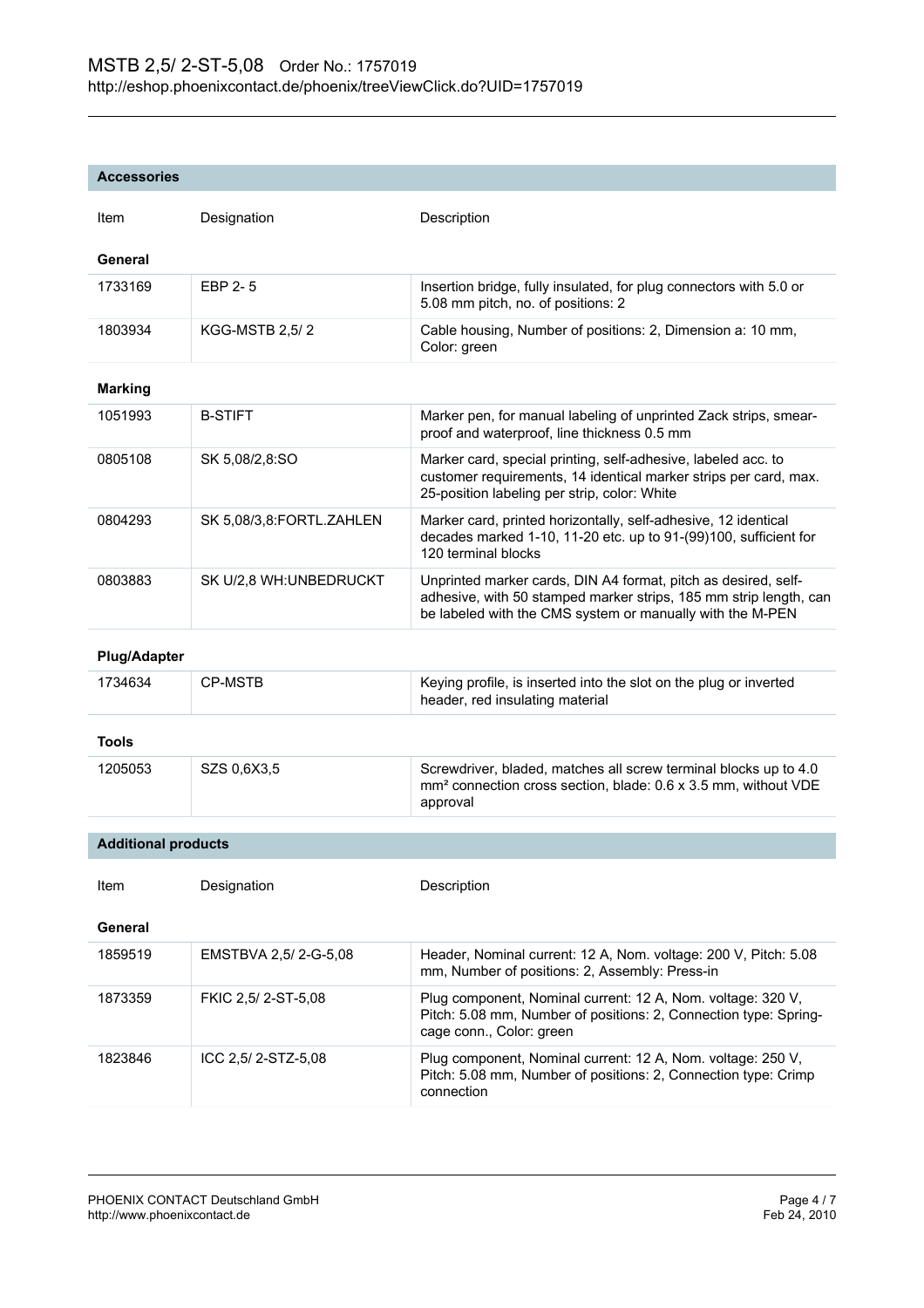| 1762062 | MDSTB 2,5/2-G-5,08       | Header, Nominal current: 10 A, Nom. voltage: 250 V, Pitch: 5.08<br>mm, Number of positions: 2, Color: green, Assembly: Soldering                                                                                                                                          |
|---------|--------------------------|---------------------------------------------------------------------------------------------------------------------------------------------------------------------------------------------------------------------------------------------------------------------------|
| 1763074 | MDSTBV 2,5/2-G-5,08      | Header, Nominal current: 10 A, Nom. voltage: 250 V, Pitch: 5.08<br>mm, Number of positions: 2, Color: green, Assembly: Soldering                                                                                                                                          |
| 1802430 | MDSTBW 2,5/2-G-5,08      | Header, Nominal current: 10 A, Nom. voltage: 250 V, Pitch: 5.08<br>mm, Number of positions: 2, Assembly: Soldering                                                                                                                                                        |
| 1770711 | MSTB 2,5/2-G-5,08-LA     | Header, Nominal current: 12 A, Nom. voltage: 250 V, Pitch: 5.08<br>mm, Number of positions: 2, Assembly: Soldering                                                                                                                                                        |
| 1757242 | MSTBA 2,5/2--5,08        | Header, Nominal current: 12 A, Nom. voltage: 250 V, Pitch: 5.08<br>mm, Number of positions: 2, Color: green, Assembly: Soldering                                                                                                                                          |
| 1770944 | MSTBA 2,5/2-G-5,08-LA    | Header, Nominal current: 12 A, Nom. voltage: 250 V, Pitch: 5.08<br>mm, Number of positions: 2, Assembly: Soldering                                                                                                                                                        |
| 1788729 | MSTBVK 2,5/2-G-5,08      | Plug component, Nominal current: 12 A, Nom. voltage: 320 V,<br>Pitch: 5.08 mm, Number of positions: 2, Connection type: Screw<br>connection, Assembly: DIN rail, Color: green                                                                                             |
| 1788538 | MVSTBU 2,5/2-GB-5,08     | Plug component, Nominal current: 12 A, Nom. voltage: 320 V,<br>Pitch: 5.08 mm, Number of positions: 2, Connection type: Screw<br>connection, Assembly: Direct mounting                                                                                                    |
| 1769463 | SMSTB 2,5/2-G-5,08       | Header, Nominal current: 12 A, Nom. voltage: 250 V, Pitch: 5.08<br>mm, Number of positions: 2, Color: green, Assembly: Soldering                                                                                                                                          |
| 1767371 | SMSTBA 2,5/2-G-5,08      | Header, Nominal current: 12 A, Nom. voltage: 250 V, Pitch: 5.08<br>mm, Number of positions: 2, Color: green, Assembly: Soldering                                                                                                                                          |
| 3002034 | <b>UK 3-MSTB-5,08</b>    | Feed-through modular terminal block, Type of connection: Special<br>and hybrid connection, Screw connection, Cross section: 0.2<br>mm <sup>2</sup> - 4 mm <sup>2</sup> , AWG 24 - 12, Width: 5.08 mm, Color: gray,<br>Mounting type: NS 32, NS 35/15, NS 35/7,5           |
| 3002076 | <b>UK 3-MVSTB-5,08</b>   | Feed-through modular terminal block, Nominal current: 12<br>A, Nominal voltage: 250 V, Cross section: 0.2 mm <sup>2</sup> - 4 mm <sup>2</sup> ,<br>AWG: 24 - 12, Mounting type: NS 32, NS 35/15, NS 35/7,5,<br>Pitch: 5.08 mm, Width: 5.1, Color: gray                    |
| 3002102 | UK 3-MVSTB-5,08-LA 24RD  | Feed-through modular terminal block, Nominal current: 12<br>A, Nominal voltage: 250 V, Cross section: 0.2 mm <sup>2</sup> - 4 mm <sup>2</sup> ,<br>AWG: 24 - 12, Mounting type: NS 32, NS 35/15, NS 35/7,5,<br>Pitch: 5.08 mm, Width: 5.08, Color: gray                   |
| 3002063 | UK 3-MVSTB-5,08/EK       | Feed-through modular terminal block, Nominal current: 12<br>A, Nominal voltage: 250 V, Cross section: 0.2 mm <sup>2</sup> - 4 mm <sup>2</sup> ,<br>AWG: 24 - 12, Mounting type: NS 35/7,5, NS 35/15, NS 32,<br>Pitch: 5.08 mm, Width: 5.1, Color: blue                    |
| 3002131 | UK 3D-MSTBV-5,08         | Feed-through modular terminal block, Type of connection: Special<br>and hybrid connection, Screw connection, Cross section: 0.2<br>mm <sup>2</sup> - 4 mm <sup>2</sup> , AWG 24 - 12, Width: 5.08 mm, Color: gray,<br>Mounting type: NS 32, NS 35/15, NS 35/7,5           |
| 3002144 | UK 3D-MSTBV-5,08-LA 24RD | Feed-through modular terminal block, Type of connection: Screw<br>connection, Screw connection, Number of positions: 1, Cross<br>section: 0.2 mm <sup>2</sup> - 4 mm <sup>2</sup> , AWG 24 - 12, Width: 5.1 mm,<br>Color: gray, Mounting type: NS 32, NS 35/15, NS 35/7,5 |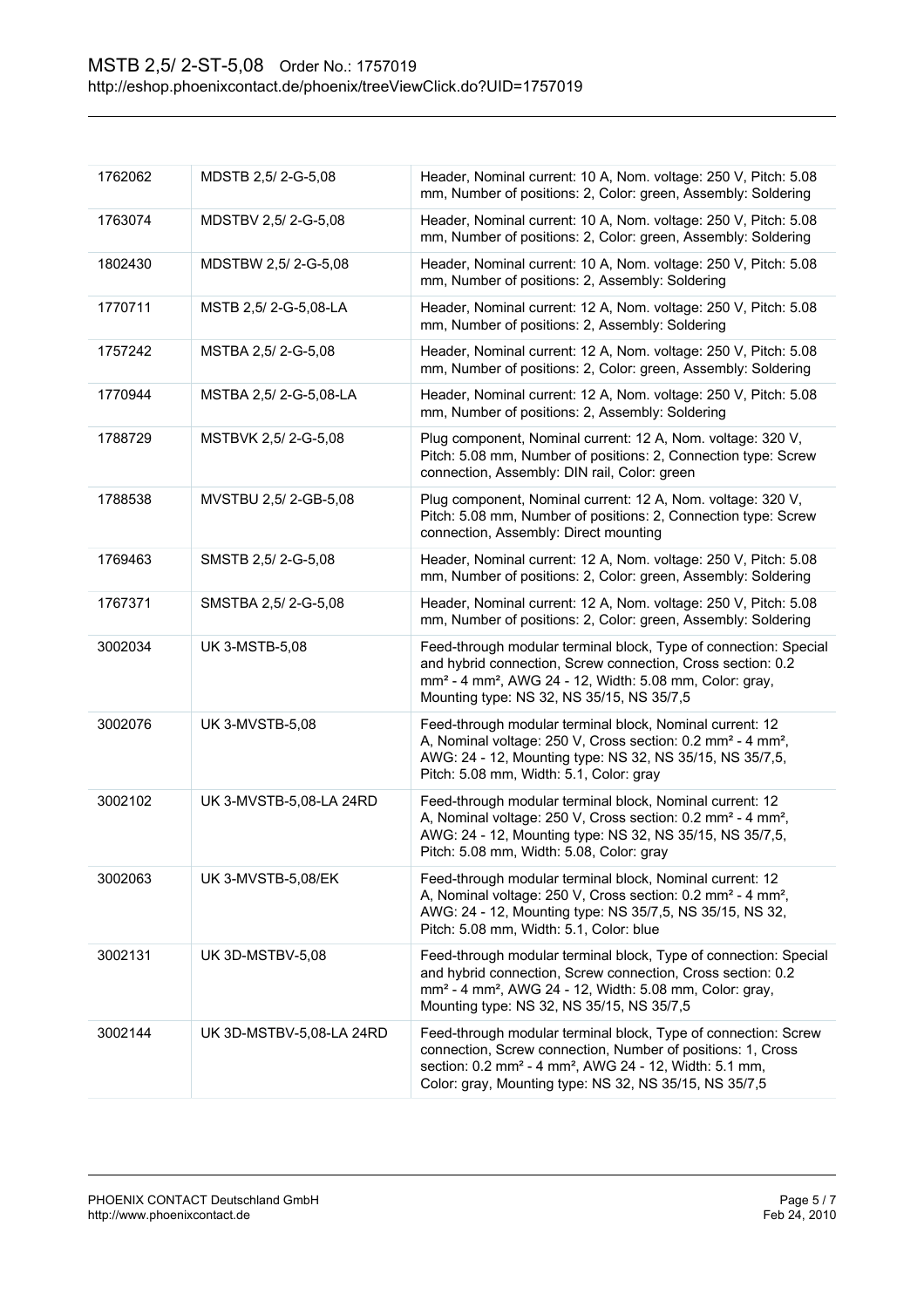| 3002173 | UK 3D-MSTBV-5,08/EK    | Feed-through modular terminal block, Type of connection: Screw<br>connection, Screw connection, Cross section: 0.2 mm <sup>2</sup> - 4 mm <sup>2</sup> ,<br>AWG 24 - 12, Width: 5.1 mm, Color: blue, Mounting type: NS<br>32, NS 35/15, NS 35/7.5               |
|---------|------------------------|-----------------------------------------------------------------------------------------------------------------------------------------------------------------------------------------------------------------------------------------------------------------|
| 2770888 | <b>UKK 3-MSTB-5,08</b> | Feed-through modular terminal block, Nominal current: 12<br>A, Nominal voltage: 250 V, Cross section: 0.2 mm <sup>2</sup> - 4 mm <sup>2</sup> ,<br>AWG: 24 - 12, Mounting type: NS 35/7,5, NS 35/15, NS 32,<br>Pitch: 5.08 mm, Width: 5.08, Color: gray         |
| 1876615 | UKK 3-MSTB-5,08-PE     | Feed-through modular terminal block, Nominal current: 12<br>A, Nominal voltage: 320 V, Cross section: 0.2 mm <sup>2</sup> - 4 mm <sup>2</sup> ,<br>AWG: 24 - 12, Mounting type: NS 35/7,5, NS 35/15, NS 32,<br>Pitch: 5.08 mm, Width: 5.08, Color: green-yellow |
| 2770846 | UKK 3-MSTBVH-5,08      | Feed-through modular terminal block, Nominal current: 12<br>A, Nominal voltage: 250 V, Cross section: 0.2 mm <sup>2</sup> - 4 mm <sup>2</sup> ,<br>AWG: 24 - 12, Mounting type: NS 35/7,5, NS 35/15, NS 32,<br>Pitch: 5.08 mm, Width: 5.08, Color: gray         |
| 1788114 | UMSTBVK 2,5/2-G-5,08   | Plug component, Nominal current: 12 A, Nom. voltage: 320 V,<br>Pitch: 5.08 mm, Number of positions: 2, Connection type: Screw<br>connection, Assembly: DIN rail, Color: green                                                                                   |
| 1873016 | ZFKK 1,5-MSTBV-5,08    | Feed-through modular terminal block, Connection method: Special<br>and hybrid connection, MSTB plug entry, Cross section: 0.2<br>$mm2$ - 2.5 mm <sup>2</sup> , Width: 5.1 mm, Color: gray                                                                       |

# **Diagrams/Drawings**